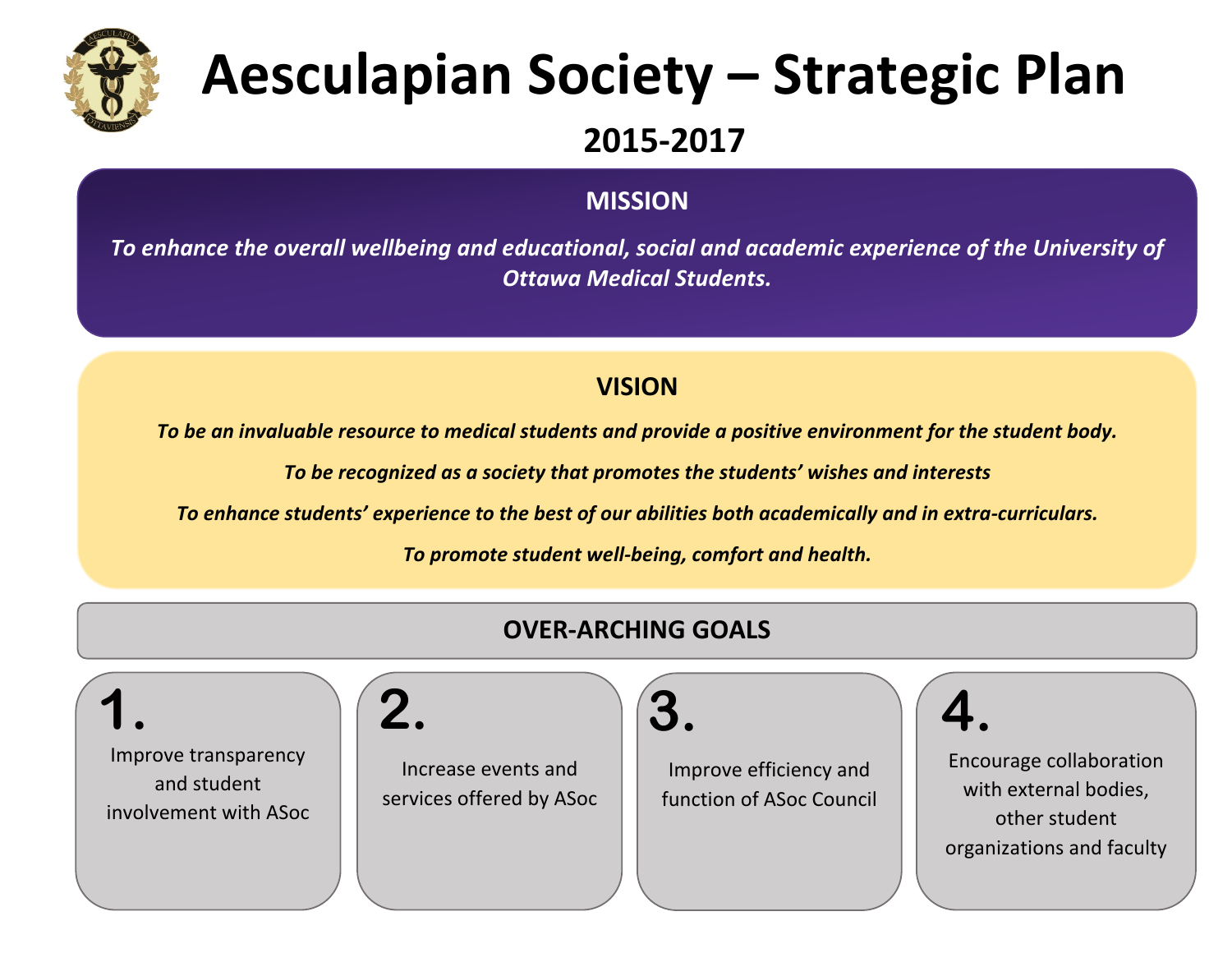

## **President**



### **ACTION ITEMS**

- 1. Research the possibility of changing the official ASoc email addresses to Gmail
- 2. Create a central repository for ASoc files to enable more efficient handover in May
- 3. Update the elections process
- 4. Create a strategic plan to establish clear goals and directions for each of the portfolios.

- 1. Establish a semi-frequent newsletter to quickly update students on the activities of the ASoc
- 2. Encourage use of social media to spread information to student body

- 1. Initiate a Clerkship wellness challenge to encourage a balanced lifestyle in clerkship students
- 2. Advocate for extended SAO hours to accommodate students' schedules
- 3. Improve the lounge space to make it more inviting for students to recharge and relax
- 4. Encourage collaboration with other faculties/departments' student groups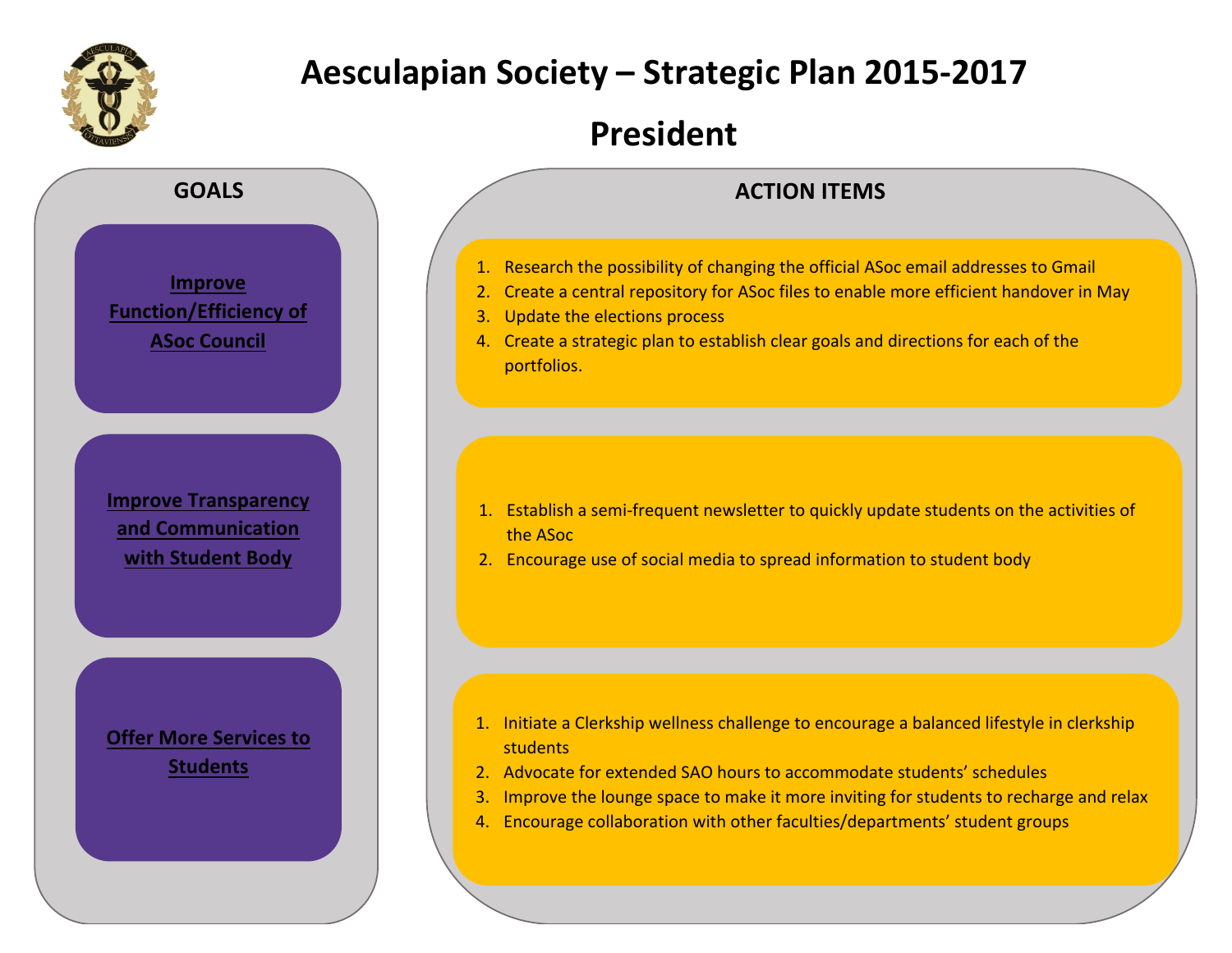

## **Executive Vice-President**

### **MISSION**

**To enhance the overall** *wellbeing and educational, social and academic experience of the University of Ottawa Medical Students through the improved*  functioning and actions of the *Aesculapian Society and its associated bodies.*

### **VISION**

To be recognized as a central and *indispensable representative* student **body**, working *predominantly to address student needs.* 

### **Internal Communication**

To improve communication between Asoc, the student body, and student clubs/groups 

#### **Student Experience**

To enhance the students' experience via offering services which address their needs, as well as bringing their concerns before the faculty. 

### **Asoc Functioning**

To enhance the roles of Asoc members, locate additional resources for the Society, and create new member positions as necessary.

### **GOALS ACTION ITEMS**

- 1. Conduct monthly updates (via email or meeting) regarding events that are ran by student organizations not associated with Asoc.
- 2. Create bi-yearly assessment survey of the Asoc, including activities/events/services or changes that students want to take place.
- 3. Creating a monthly Asoc newsletter to keep the student body informed regarding Asoc activities and events.
- **1.** Creating (or taking over) the apparel boutique of the Faculty of Medicine, and revamping it to better fit students' needs.
- **2.** Assisting in the implantation of a yearly 'Town-hall' meeting with the Vice-dean of UGME for each class.
- **3.** Continue to represent students at Faculty meetings, and using feedback from evaluations and Townhall meetings to bring before the Faculty.
- 1. Work towards securing additional financial support for Asoc, either from the SFUO (or dissociation thereof), external organizations, or the faculty.
- **2.** Create the role of VP Communications for addressing the
- **3.** Ensure the availability of French language experts to ensure the constant translation availability of Asoc documents in both official languages.

**CORE STRATEGIES Student Centred A Communication A Representation A Financial Stability A** Services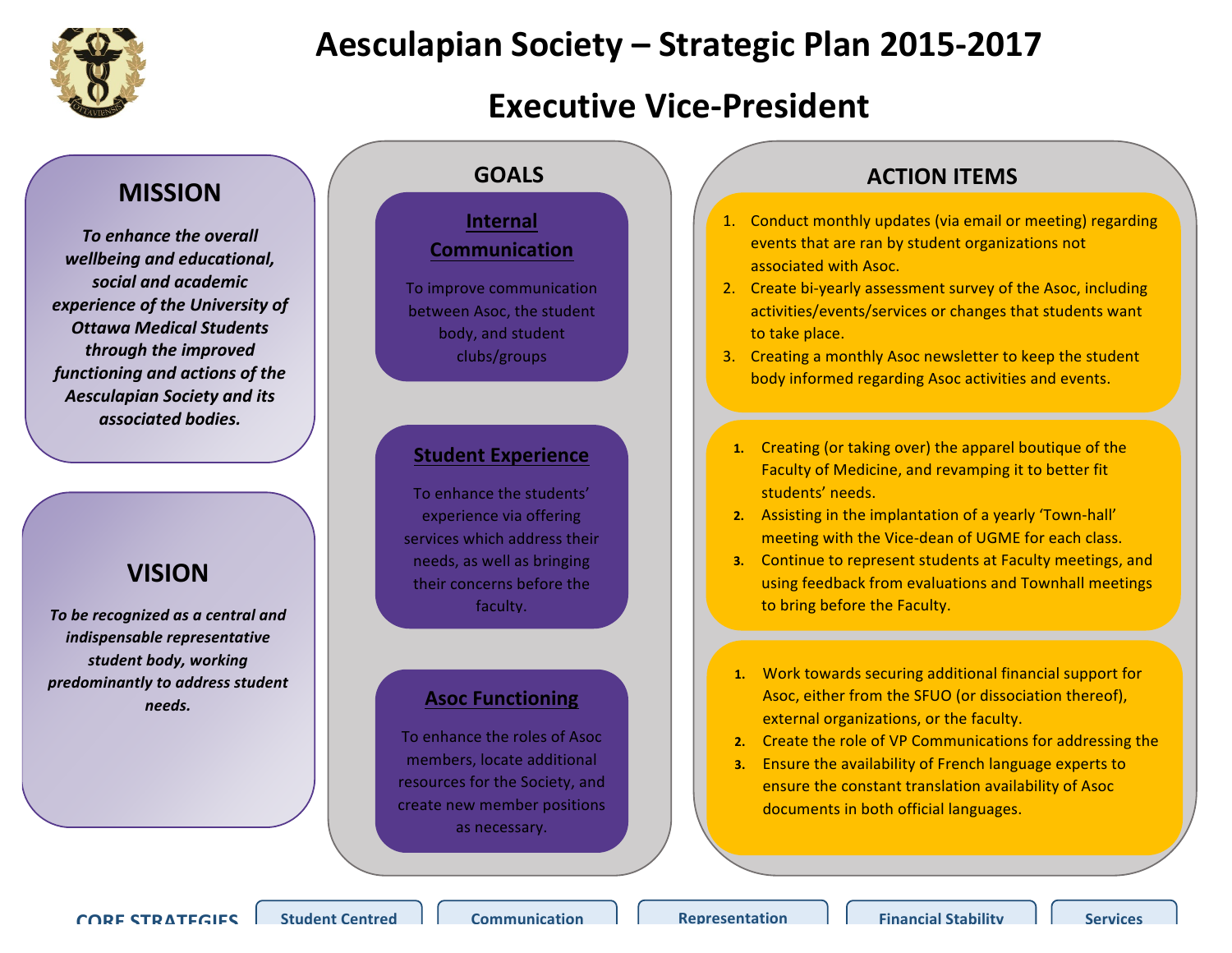

## **VP Academic Portfolio**

### **GOALS**

### **Improve**

### **Communication**

To **improve communication and feedback gathering with student and increase the visibility of the position**.

### **External Relations**

To **build a better relationship with the education committee of other medical schools**.

### **Anatomy/Path/Radio**

To **improve the current anatomy/histology/pathology/ radiology curriculum to have more hours allocated to some sessions, combine other sessions (such as histology** 

**and pathology) and have** 

## **ACTION ITEMS**

1. Starting a monthly/bimonthly update on current issues being discussed at the committee meetings and current issues being addressed by their VP Academics at these meetings

- 1. Joining the academic roundtable that includes the VP Academics of multiple medical schools to discuss issues related to our portfolio
- 2. Attending the CFMS meetings to become informed on current academic issues other medical schools are addressing that may be pertinent to Ottawa including novel programs or approaches to medical teaching.

1. Establishing a working group on improving this aspect of the curriculum where we can create a comprehensive proposal to revamp these areas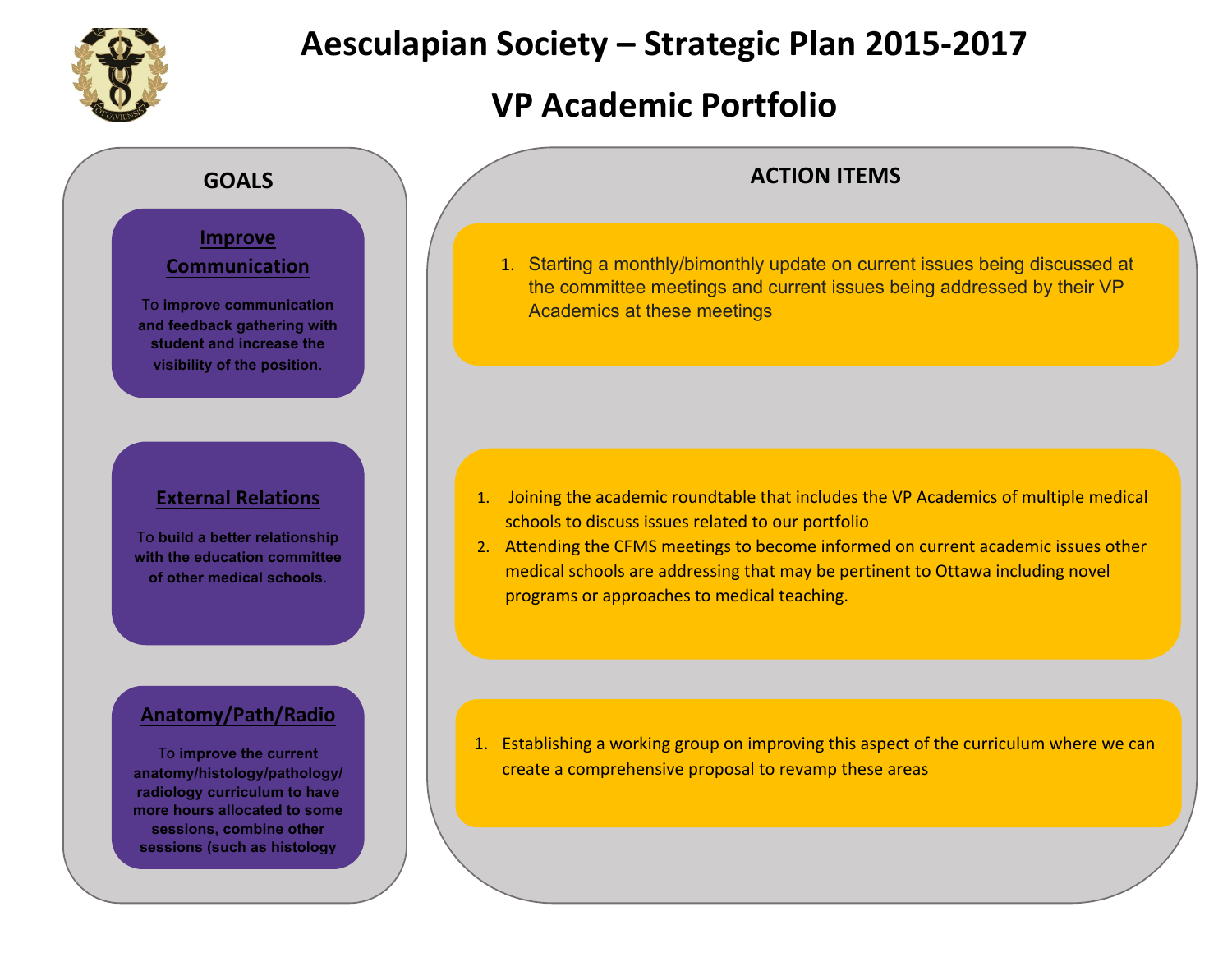

## **VP Finance Portfolio**

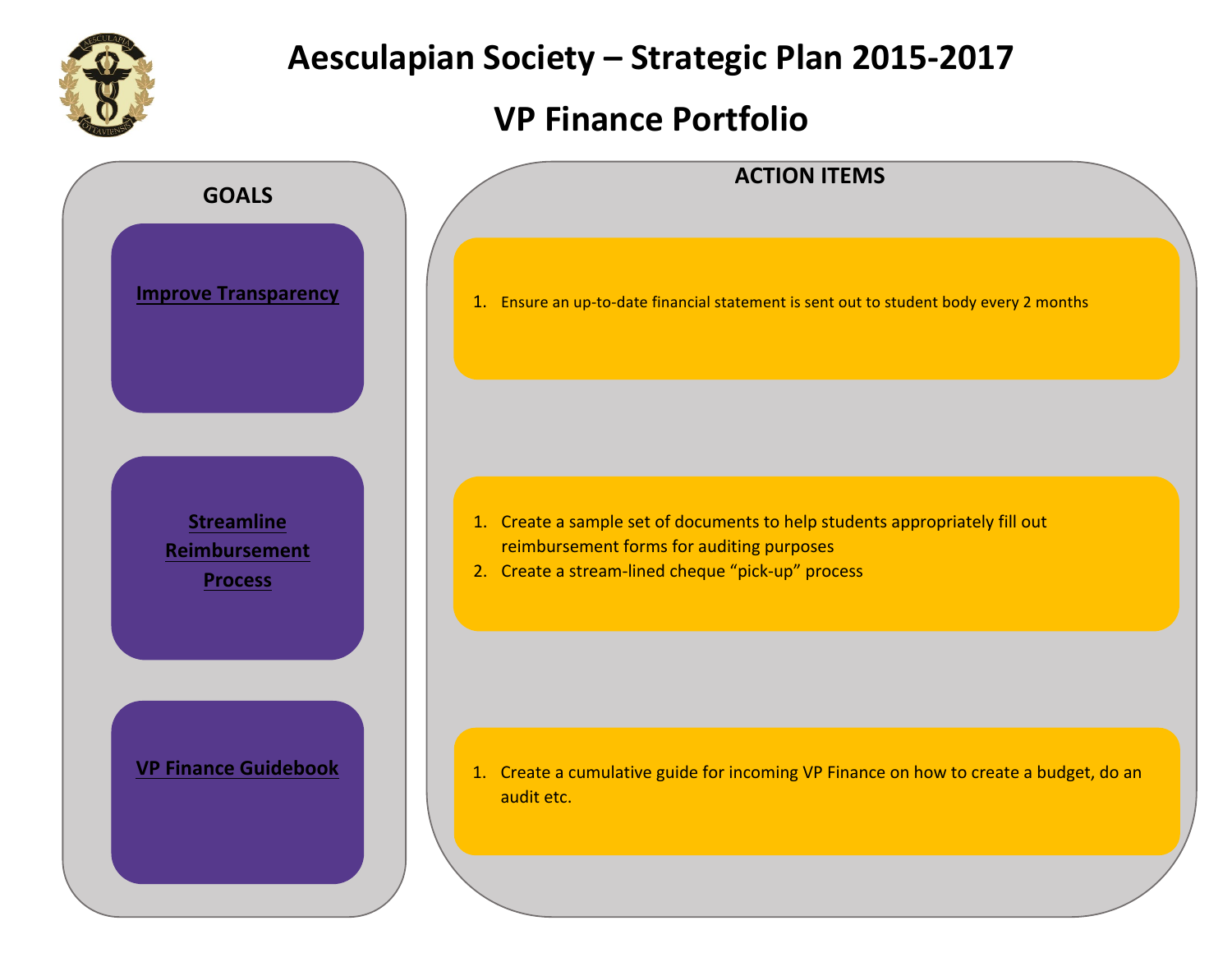

## **VP External Portfolio**

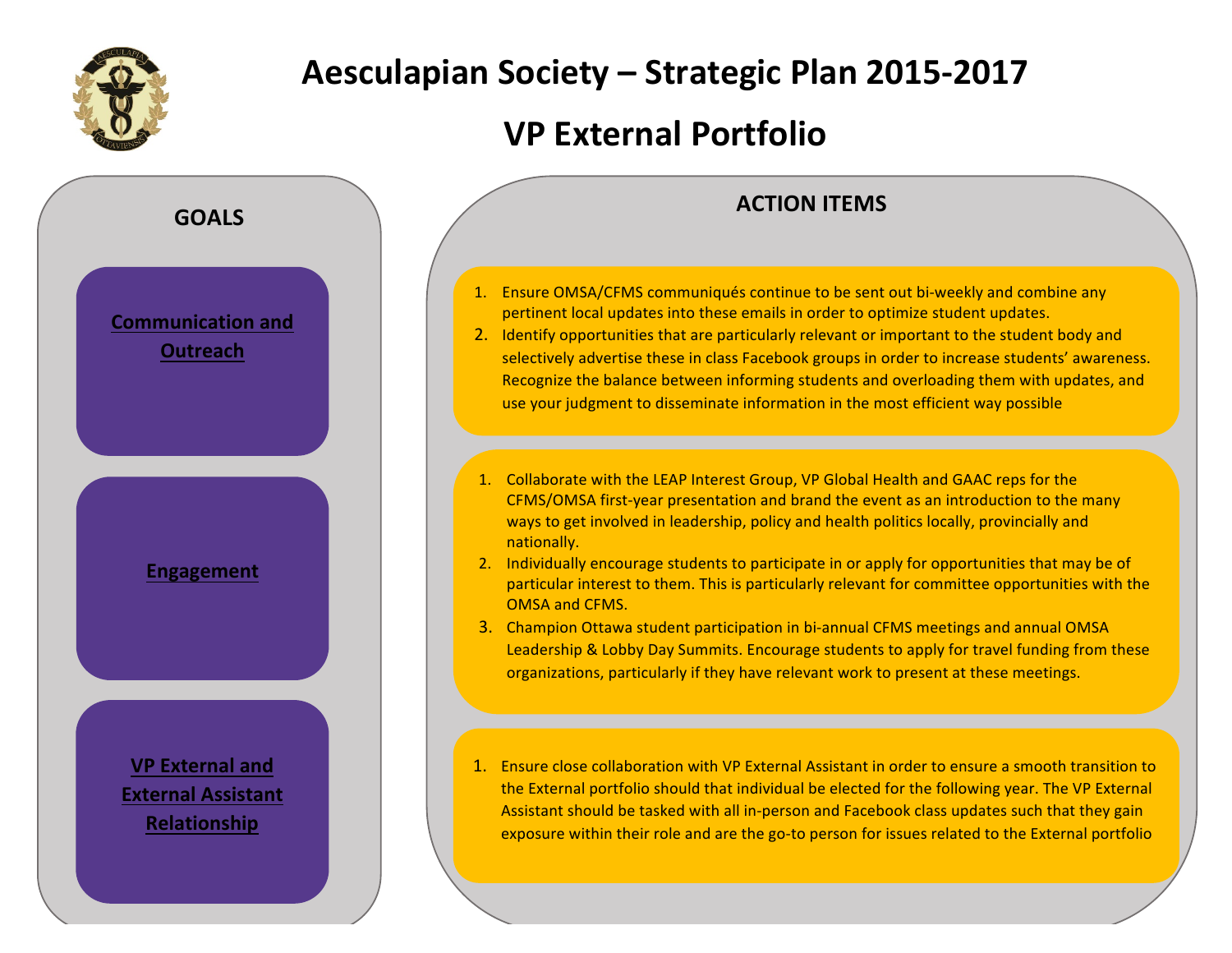

## **VP IT Portfolio**

### **ACTION ITEMS**

1. Regularly review the latest social media and online tools, and those currently used by the Aesculapian Society, to determine if it is feasible and beneficial to integrate new tools

- 1. Create an online directory of student school representatives and council members.
- 2. Survey the student body about any resources they wish to have on the website. Formulate a plan to implement changes based on feedback.

- 1. Translate the "About" and general information pages on the website to French.
- 2. Regularly have English and French Facebook/Twitter posts.

### **GOALS**

### **Utilize New Technology**

To stay up to date with technology and to ensure new technology is best utilized to communicate and serve the student body.

### **Improve Website Resources**

To assemble greater online resources on the website

### **Increase Bilingualism of Website**

uOttawa Medicine prides itself as a bilingual medical school. Therefore we wish to integrate more French into the website.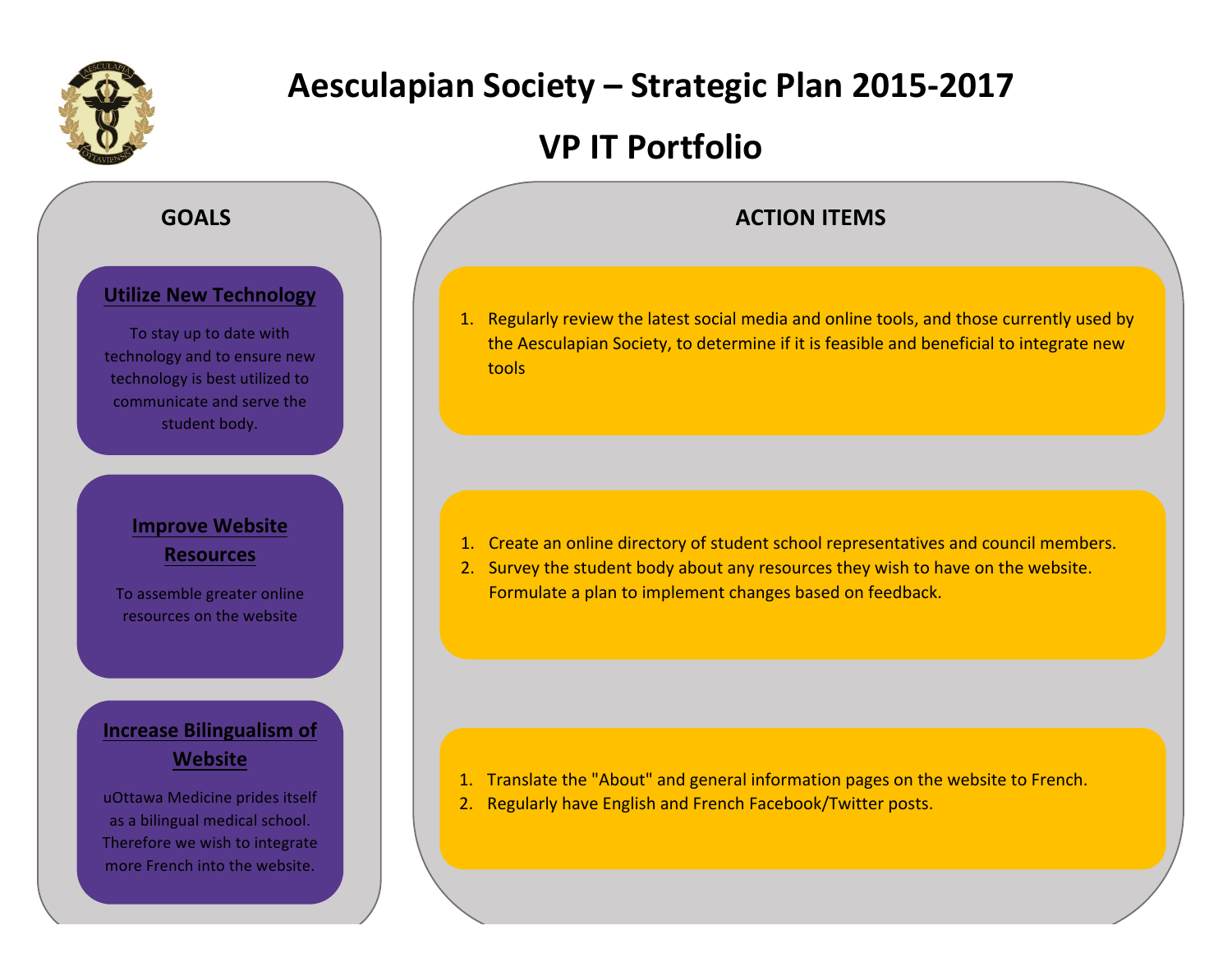

## **VP Social Portfolio**

# **GOALS Collaborate with Wellness Committee Engage Clerkship Students Collaborate with Other Student Bodies**

### **ACTION ITEMS**

- 1. Establish concrete relationship between VP Social portfolio and Student Wellness **Committee**
- 2. Work together with SWC to provide unified social opportunities for students

- 1. Motivate Clerkship students to participate in more social activities
- 2. Adopt the Wellness challenge as part of the social portfolio to increase engagement of clerks in well-being and social activities
- 3. Provide incentives for participation e.g. Wellness/Balances Lifestyle certificate, MSPR hours.
- 4. Establish more concrete positions for Social Liasons to encourage consistent effors to organize events for their group.

- 1. Reach out to other student organizations to share information on event organization
- 2. Collaborate with other student organizations on large scale events.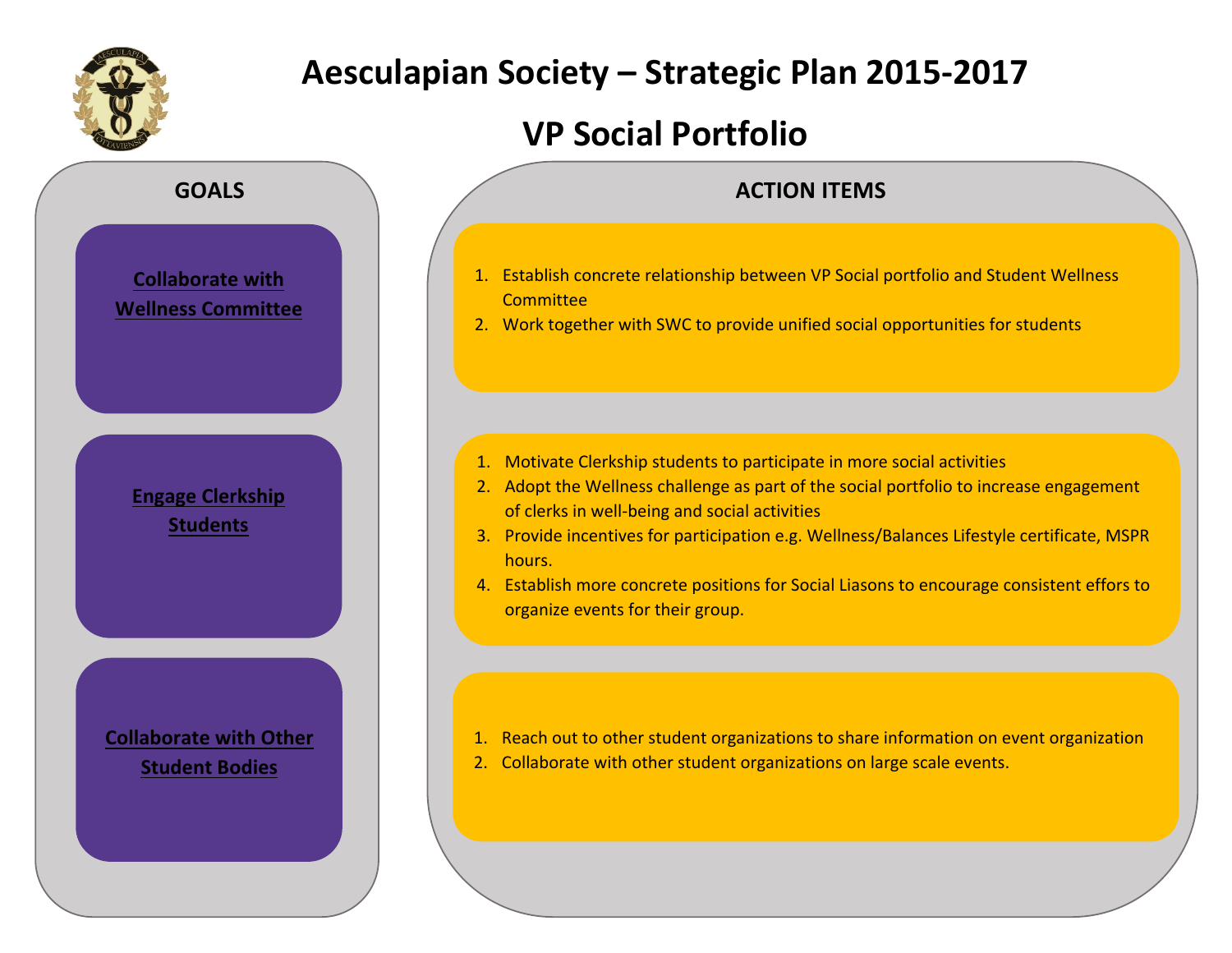

## **VP Philanthropy Portfolio**



**throughout the year**

### **ACTION ITEMS**

- 1. 1. Organize and setup two fundraising events  $-$  one in each semester  $-$  for charities or organizations different than the class charities.
- 2. The format of these events will be left to the discretion of the current VP Philanthropy (Dinner with speaker, a silent auction, etc.)
- 3. Collaboration with other VPs in the Society is highly encouraged
- 1. Work with current Interest Groups and VPs involved in the community to increase the involvement of medical students in various community organizations
- 2. It should be recognized that helping out in community organizations with volunteered time can be just as important as fundraising for such organizations

- 1. As some Interest Groups have fundraising events as part of their mandate, as well as class charity committees, it would be ideal to have a list of the major events planned for the year
- 2. This list would be beneficial for further advertising the events
- 3. Knowledge of the fundraising events will allow the VP Philanthopy to properly allocate the use of the Philanthropy budget, and will allow the VP to support the events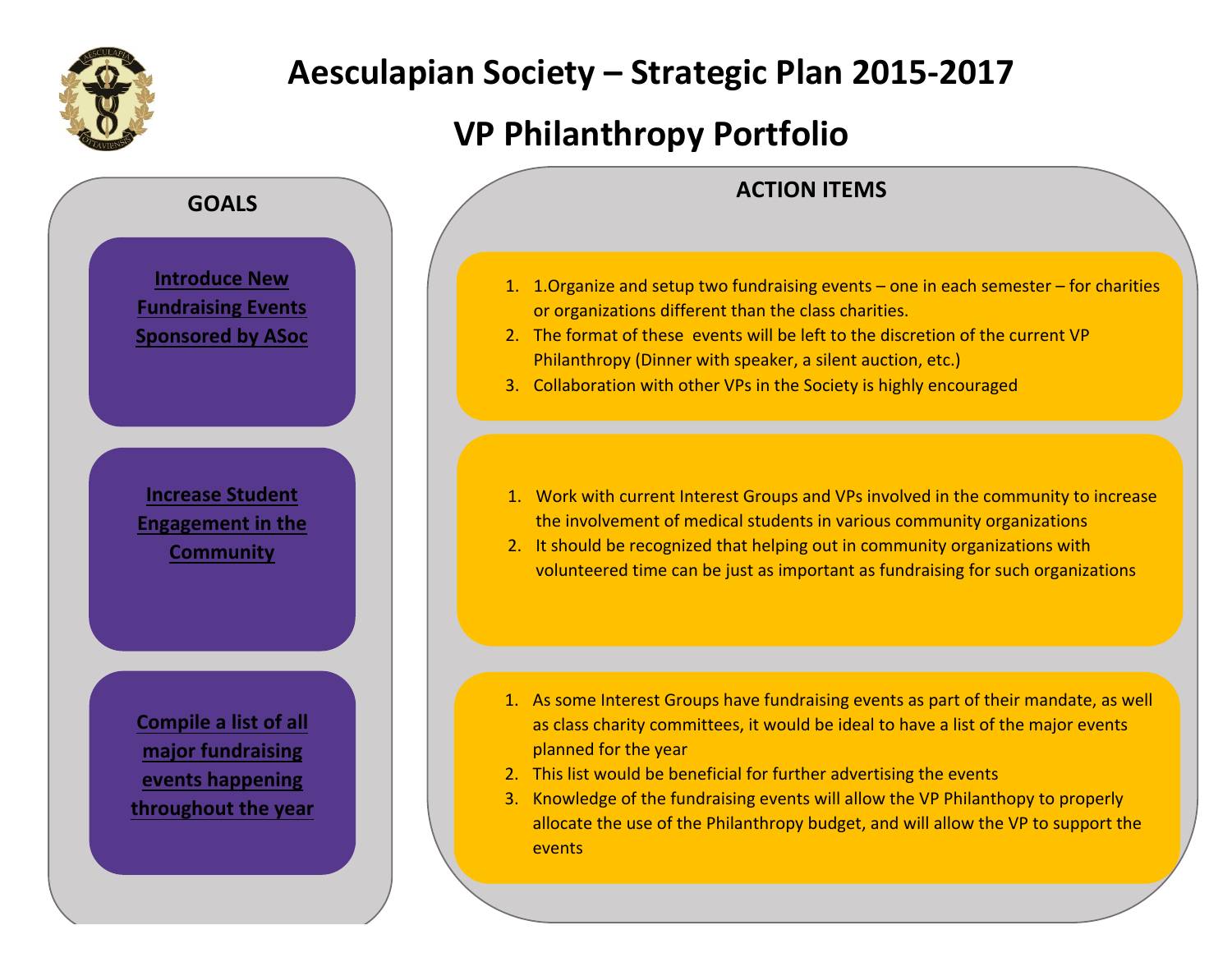

## **VP Community Health Portfolio**

### **GOALS**

### **Integrate with Student Wellness Committee**

Integrate SWC into ASoc and establish a more concrete membership format and selection process

**Establish Relationship Community Organizations**

### **Streamline MSPR Platform**

### **ACTION ITEMS**

- 1. Have a committee meeting at the beginning of 2016 regarding brainstorming for committee selection and membership.
- 2. Create a concrete document with selection procedures and implement when selecting committee members for the 2016/2017 year.
- 3. Propose the SWC become part of ASoc in early or mid 2016 so that process can be put in place by the end of 2016/2017 academic year.
- 1. Contact with Ronald McDonald House has already been initiated but should be followed up regarding whether baking would be possible (as it is less expensive than meal groceries).
- 2. Have student visits initiated in early 2016
- 3. Have a reoccurring date (1/month) where students can sign up to participate in volunteering by the 2016/2017 year.
- 1. There is a lot of overlap or activities that no longer exist in the MSPR drop down menus. These should be gone through and made a list of so they can be eliminated. This can be started in 2016 but will need to be continued into 2016/2017 and then updated every now and then.
- 2. There is also overlap in activities that can be listed as an interest group or as their own activitythese should be delineated so it is not confusing for students. This can be started in 2016 but will need to be continued into 2016/2017 and then updated every now and then.
- 3. Students should be entering their MSPR hours every year as they go so the approval process is not as onerous once they are in first year. Goal for this action is April 2016.
- 4. A new system for MSPR problems should be devised and implemented as emails fly all over the place between students, COORMED, IG executives, and me. Goal for this action is April 2016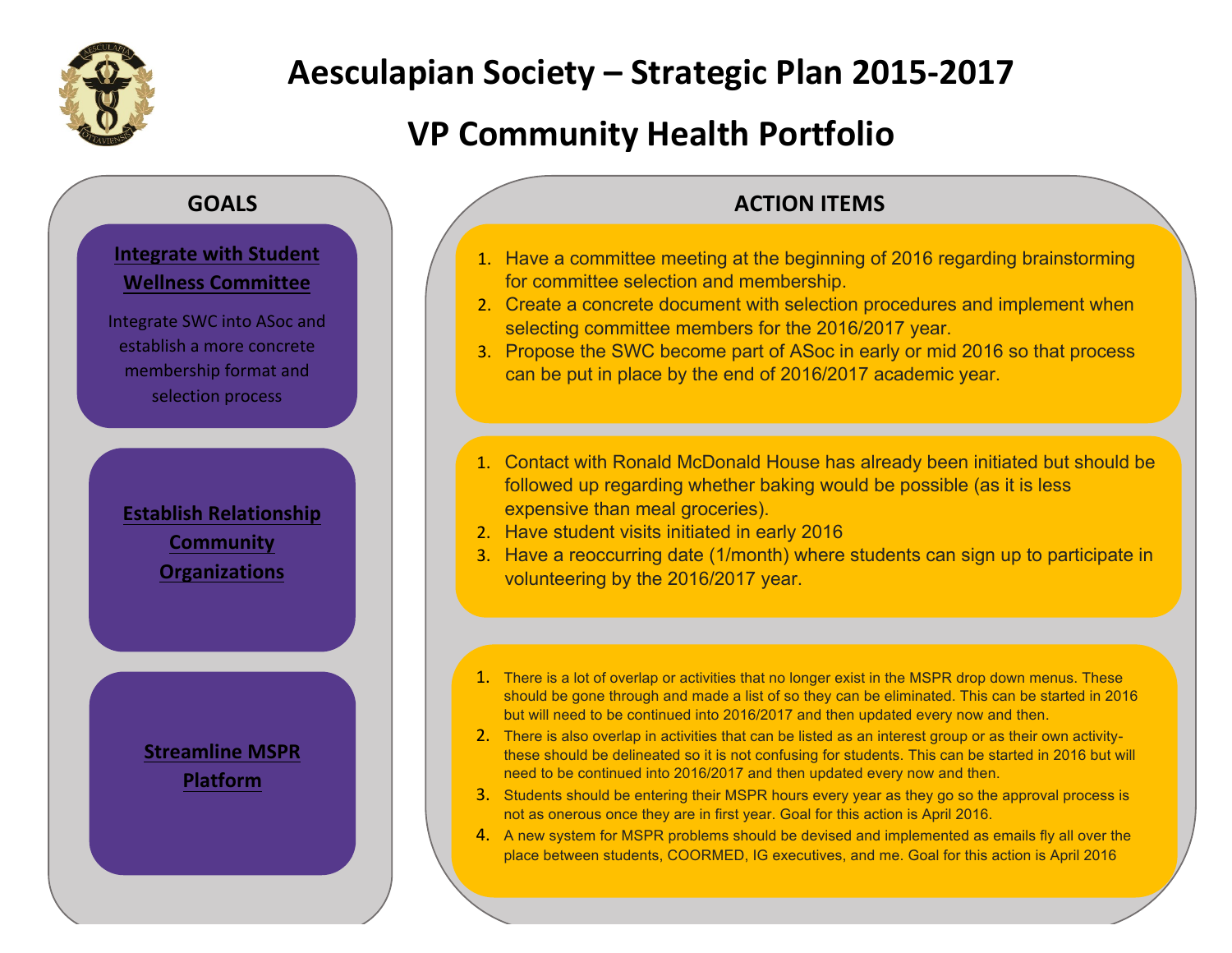

## **Global Health**

announcements, sign-ups and AGHN conference info.

3. Create and International Electives database for student reference

5. Discover ways to involve more uOttawa students in the global health team at the

4. Provide students with Global Health travel scholarship info

**CFMS** level

6. Improve OSJSM student outreach

5. Pliot a uOttawa Global Health Committee website which will act as a central hub for

**ACTION ITEMS**